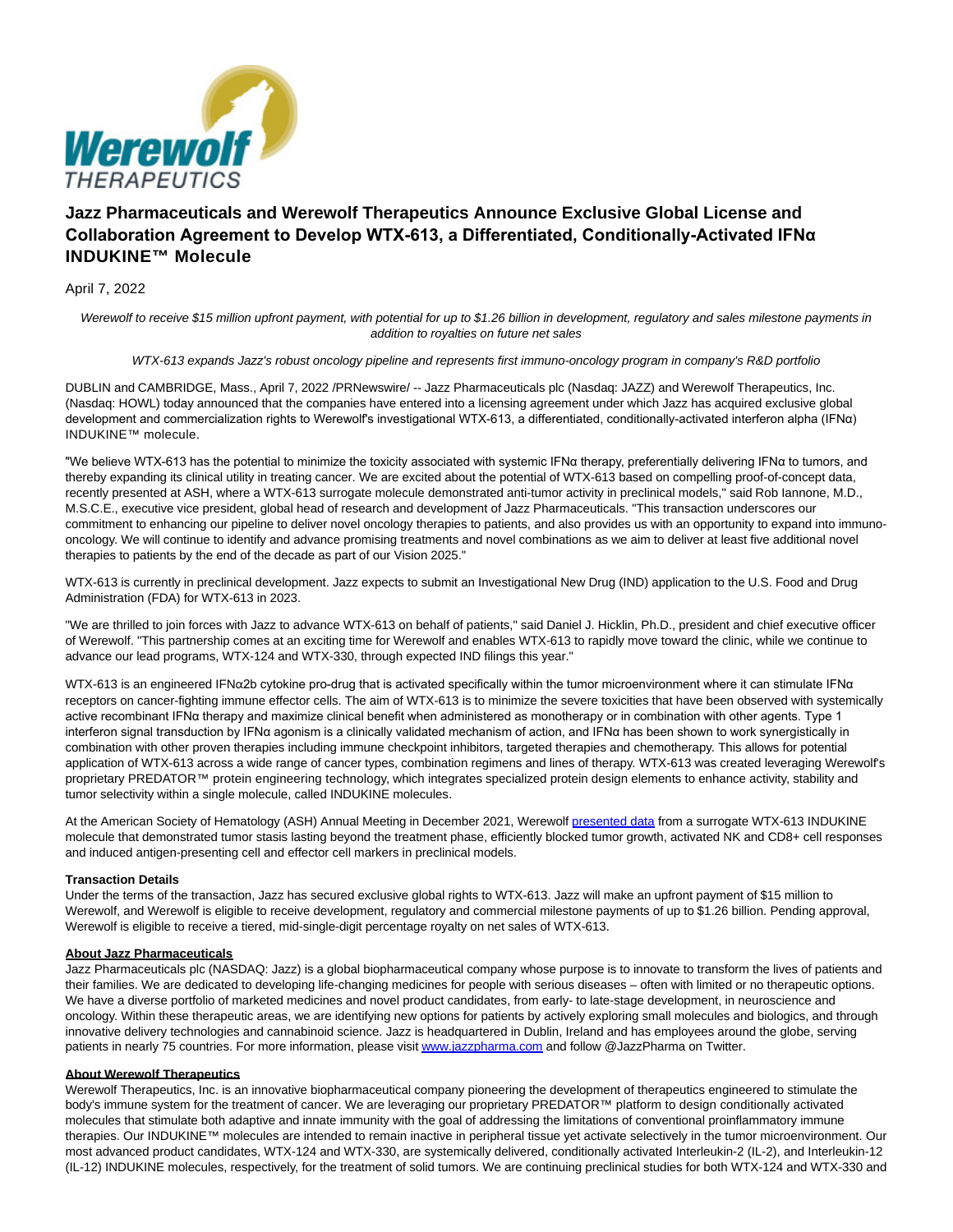expect to advance each candidate in multiple tumor types as a single agent and in combination with an immune checkpoint inhibitor. To learn more visit [www.werewolftx.com.](https://c212.net/c/link/?t=0&l=en&o=3497516-1&h=2299238873&u=http%3A%2F%2Fwww.werewolftx.com%2F&a=www.werewolftx.com) 

#### **Jazz Pharmaceuticals plc Caution Concerning Forward-Looking Statements**

This press release contains forward-looking statements, including, but not limited to, statements related to WTX-613's clinical utility in treating cancer; Jazz Pharmaceutical's goal to deliver at least five novel therapies to patients by the end of the decade; the potential successful submission of an investigational new drug application and future development, manufacturing, regulatory and commercialization activities; potential future payments by Jazz Pharmaceuticals to Werewolf Therapeutics for development, regulatory and commercial milestones as well as tiered royalties based on future net sales; and other statements that are not historical facts. These forward-looking statements are based on Jazz Pharmaceuticals' current plans, objectives, estimates, expectations and intentions and inherently involve significant risks and uncertainties. Actual results and the timing of events could differ materially from those anticipated in such forward-looking statements as a result of these risks and uncertainties, which include, without limitation, risks and uncertainties associated with: Jazz Pharmaceuticals' ability to achieve the expected benefits (commercial or otherwise) from the license agreement; pharmaceutical product development and clinical success thereof; the regulatory approval process; effectively commercializing any product candidates; and other risks and uncertainties affecting Jazz Pharmaceuticals, including those described from time to time under the caption "Risk Factors" and elsewhere in Jazz Pharmaceuticals plc's Securities and Exchange Commission filings and reports (Commission File No. 001-33500), including Jazz Pharmaceuticals' Annual Report on Form 10-K for the year ended December 31, 2021 and future filings and reports by Jazz Pharmaceuticals. Other risks and uncertainties of which Jazz Pharmaceuticals is not currently aware may also affect Jazz Pharmaceuticals' forward-looking statements and may cause actual results and the timing of events to differ materially from those anticipated. The forward-looking statements herein are made only as of the date hereof or as of the dates indicated in the forward-looking statements, even if they are subsequently made available by Jazz Pharmaceuticals on its website or otherwise. Jazz Pharmaceuticals undertakes no obligation to update or supplement any forward-looking statements to reflect actual results, new information, future events, changes in its expectations or other circumstances that exist after the date as of which the forward-looking statements were made.

#### **Werewolf Therapeutics, Inc. Caution Concerning Forward-Looking Statements**

This press release contains forward-looking statements that involve substantial risk and uncertainties. All statements, other than statements of historical facts, contained in this press release, including statements regarding Werewolf's strategy, future operations, prospects, plans, objectives of management, WTX-613's clinical utility in treating cancer, the potential successful submission of an investigational new drug application and future development manufacturing, regulatory and commercial activities, and potential future payments by Jazz Pharmaceuticals to Werewolf for development, regulatory and commercial milestones, as well as tiered royalties for future net sales constitute forward-looking statements within the meaning of The Private Securities Litigation Reform Act of 1995. The words "aim," "anticipate," "believe," "contemplate," "continue," "could," "estimate," "expect," "goal," "intend," "may," "might," "objective," "ongoing," "plan," "potential," "predict," "project," "should," "target, "will," or "would," or the negative of these terms, or other comparable terminology are intended to identify forward-looking statements, although not all forward-looking statements contain these identifying words. The Company may not actually achieve the plans, intentions or expectations disclosed in these forwardlooking statements, and you should not place undue reliance on these forward-looking statements. Actual results or events could differ materially from the plans, intentions and expectations disclosed in these forward-looking statements as a result of various important factors, including: uncertainties inherent in the development of product candidates, including the conduct of research activities, the initiation and completion of preclinical studies and clinical trials; uncertainties as to the availability and timing of results from preclinical studies; the timing of and our ability to submit and obtain regulatory approval for investigational new drug applications; whether results from preclinical studies will be predictive of the results of later preclinical studies and clinical trials; the Company's ability to obtain sufficient cash resources to fund the Company's foreseeable and unforeseeable operating expenses and capital expenditure requirements; the impact of the COVID-19 pandemic on the Company's business and operations; as well as the risks and uncertainties identified in the "Risk Factors" section of the Company's Annual Report on Form 10-K for the year ended December 31, 2021, filed with the Securities and Exchange Commission ("SEC"), and in subsequent filings the Company may make with the SEC. In addition, the forwardlooking statements included in this press release represent the Company's views as of the date of this press release. The Company anticipates that subsequent events and developments will cause its views to change. However, while the Company may elect to update these forward-looking statements at some point in the future, it specifically disclaims any obligation to do so. These forward-looking statements should not be relied upon as representing the Company's views as of any date subsequent to the date of this press release.

## **Jazz Contacts**

#### **Investors:**

Andrea N. Flynn, Ph.D. Vice President, Head, Investor Relations Jazz Pharmaceuticals plc [InvestorInfo@Jazzpharma.com](mailto:InvestorInfo@jazzpharma.com) Ireland +353 1 634 3211 U.S. +1 650 496 2717

### **Media:**

Kristin Bhavnani Head of Global Corporate Communications Jazz Pharmaceuticals plc [CorporateAffairsMediaInfo@Jazzpharma.com](mailto:CorporateAffairsMediaInfo@jazzpharma.com) Ireland +353 1 637 2141 U.S. +1 215 867 4948

## **Werewolf Contacts**

**Investors:** Jonathan M. Nugent Stern IR +1 212 698 8698 [jonathan.nugent@sternir.com](mailto:jonathan.nugent@sternir.com)